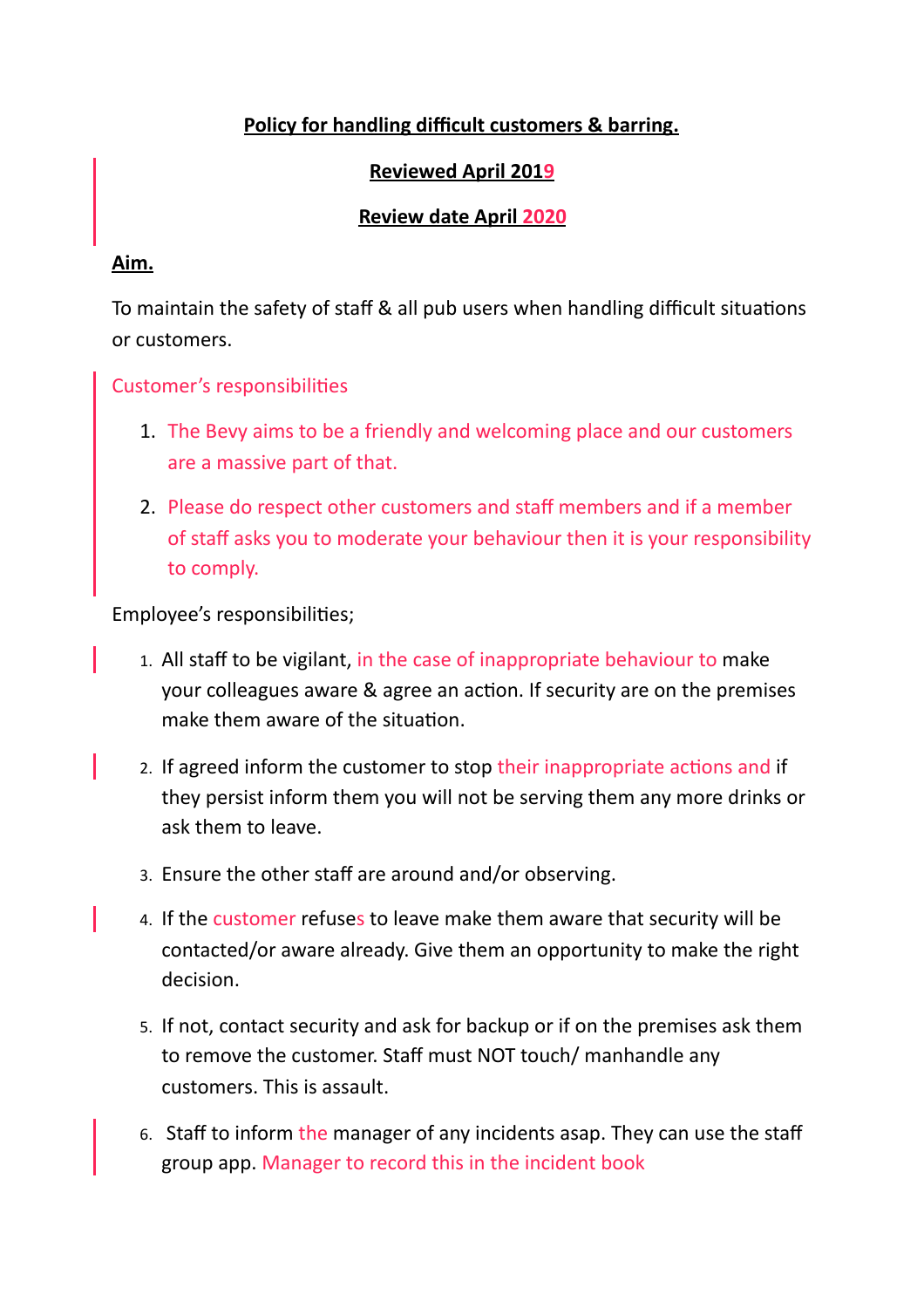- 7. If a ban is appropriate, then the manager to decide on the appropriate tariff for the incident & inform the committee explaining any extenuating circumstances. The committee will have 24 hours to add any more information that may be relevant.
- 8. Manager to contact the customer & issue the barring decision as soon as possible with a clear explanation of why, show any evidence (eg cctv footage), length of barring & options to appeal. Explain that a probationary period may apply when they return with a risk of the original barring period being extended if another incident occurs.
- 9. A photo of the customer, date of incident, what the incident was, barring decision, review date to be put in barring folder.
- 10.All staff to regularly look at barring folder to ensure they are up to date.
- 11. The customer has the option to appeal the decision to the committee & this can be either in person or by letter.
- 12. The committee will aim to give a final response to the appeal within a week of its receipt. If deliberations take longer then the decision will be taken by a specially appointed subcommittee of a maximum 3 committee members.
- 13. Decisions must be made taking into consideration our safeguarding responsibilities.

Employer's responsibilities;

- 1. The committee will have 24 hours to add any more information that may be relevant. If further information is forthcoming the committee will have a further 24 hours to agree to a final decision. As long as at least 3 committee members agree the decision can go forward.
- 2. The policy to be reviewed yearly at committee level & can be altered as appropriate with consultation with the manager & staff.
- 3. When the barring period is over the manager & committee will discuss it at the next management meeting.